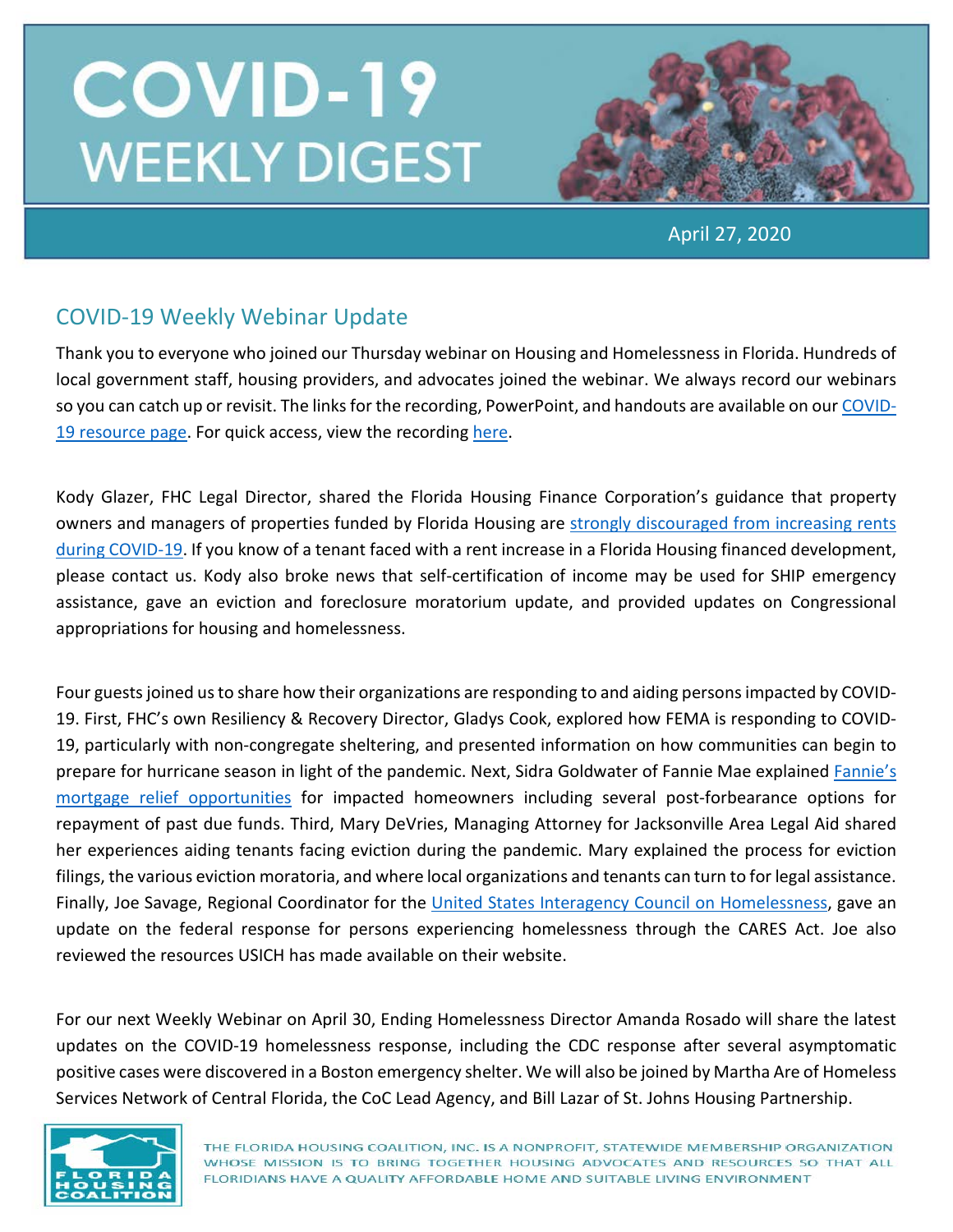

April 27, 2020

## Upcoming Trainings and Webinars – Week of April 27

[Visit our Training Calendar](https://www.flhousing.org/events/) to see all upcoming training opportunities.

#### COVID-19

• April 30 @ 1:30pm: [COVID-19 Response for Housing and Homelessness](https://attendee.gotowebinar.com/register/6384681909406471182)

Weekly Hurricane Member Update

• May 1 @ 1:30pm[: Disaster Housing Recovery](https://attendee.gotowebinar.com/register/156125558113766923)

#### **More rental assistance webinars are coming soon in May. Stay tuned!**

## National Updates

#### Congress

On Thursday, April 23, Congress passed a [\\$484 billion spending package](https://www.cnbc.com/2020/04/24/coronavirus-updates-trump-signs-relief-bill-for-small-business-hospitals.html) which was subsequently signed by the President. This appropriation includes \$310 billion in new funds for the Paycheck Protection Program (PPP) and \$60 billion for the Economic Injury Disaster Loan (EIDL) Program, among other items. Notably, this spending package did not include money for housing and homelessness. We urge our members to contact their Congressional representatives to ensure that Congress appropriates additional funds for widespread rental assistance, mortgage assistance, sheltering services, local government financial relief, and other items. See the [National Low Income Housing Coalition's call-to action](https://nlihc.org/responding-coronavirus) for key policy asks – including a \$100 billion ask for rental assistance.

### Department of Housing and Urban Development

Three weeks ago, HUD announced the [immediate release](https://www.hud.gov/press/press_releases_media_advisories/HUD_No_20_049) of allocations under the CARES Act for CDBG, HOPWA, and ESG funding. In this first phase of allocations, \$2 billion will be distributed for CDBG, \$1 billion for ESG, \$53.7 million for HOPWA formula funds, and \$10 million for HOPWA competitive grants. The final \$3 billion for CDBG, and \$2.96 billion for ESG will be released within the next several months. For the remainder of the CDBG funds, local governments will need to apply to state or HUD directly – the final funding will not be dispersed automatically. HUD is expected to release additional guidance on how to use these funds effectively.

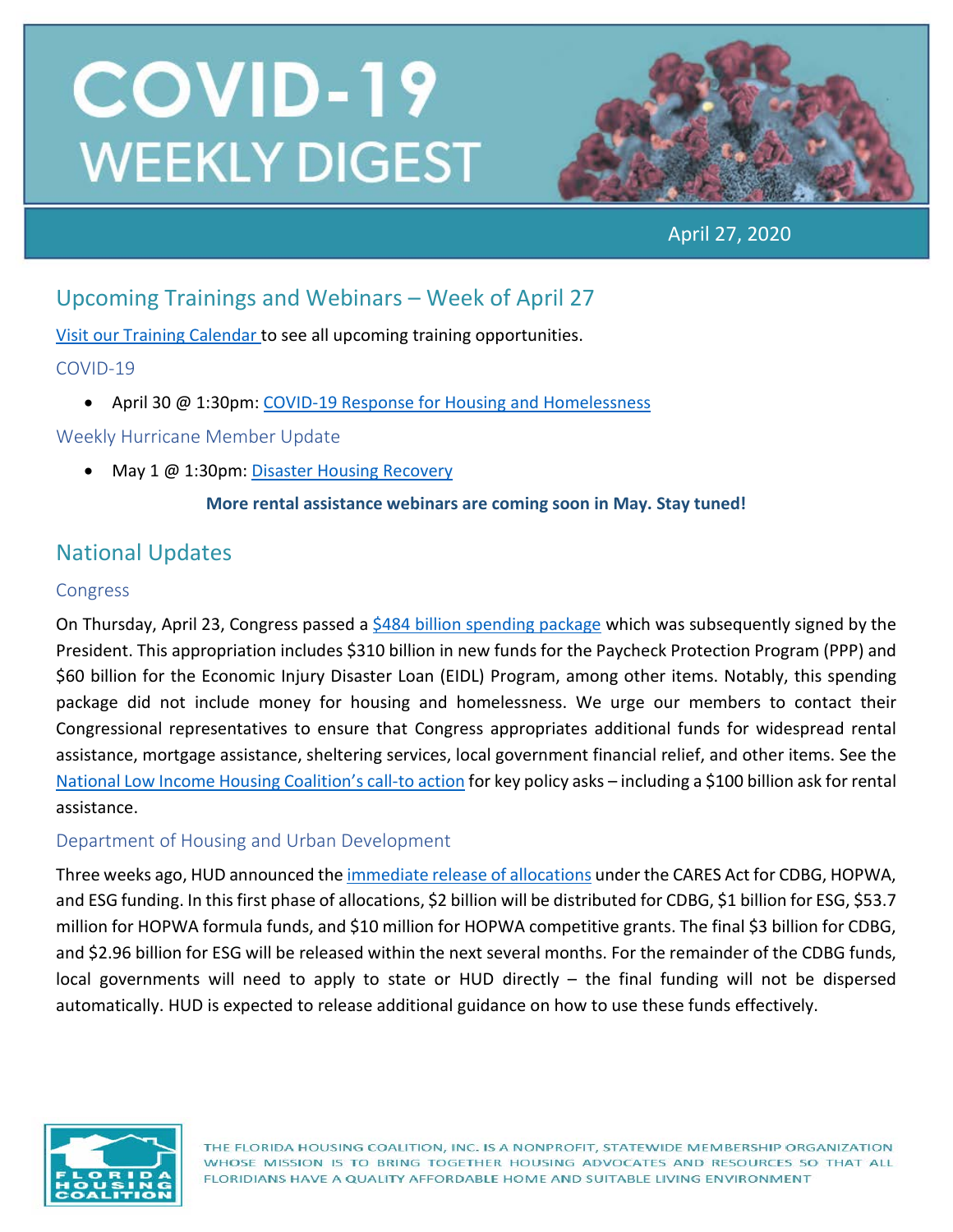

April 27, 2020

#### Department of the Treasury

The IRS has created a [page on their website](https://www.irs.gov/coronavirus/non-filers-enter-payment-info-here) for those who have not filed a 2018 and/or 2019 tax return. Nonfilers can use this link to submit banking or address information to which they can receive their economic stimulus payment. This is for non-filers only.

#### Small Business Administration Loans

An additional \$310 billion was appropriated for th[e Paycheck Protection Program](https://www.sba.gov/funding-programs/loans/coronavirus-relief-options/paycheck-protection-program) (PPP) and the SBA will resume taking applications on April 27 at 10:30am EST. The PPP is a loan that [can be fully forgiven](https://home.treasury.gov/system/files/136/PPP--Fact-Sheet.pdf) if used for payroll costs, and most mortgage, interest, rent, and utility costs over the 8-week period after the loan is made. Another \$60 billion was authorized for the [Economic Injury Disaster Loan Program.](https://www.benefits.gov/benefit/1504) Nonprofits and small businesses are encouraged to continue applying.

### Federal Guidance

#### Department of Housing and Urban Development

In the past week, HUD released three documents of guidance relating to CDBG-CV and HOME funding. HUD released a document [highlighting the flexibilities for CDBG-CV funds](https://files.hudexchange.info/resources/documents/CARES-Act-Flexibilities-CDBG-Funds-Used-Support-Coronavirus-Response.pdf?utm_source=NLIHC+All+Subscribers&utm_campaign=d03ead5a31-EMAIL_CAMPAIGN_2020_04_02_06_44_COPY_01&utm_medium=email&utm_term=) as found in the CARES Act. This includes the immediate availability of the elimination of the 15 percent cap on public services, expedited procedures for public comments, and the extended deadline for Consolidated Plans. On April 9, HUD released the availability [of waivers and suspensions for the HOME Program](https://files.hudexchange.info/resources/documents/Availability-of-Waivers-and-Suspensions-of-the-HOME-Program-Requirements-COVID-19.pdf) in response to COVID-19. The guidance allows participating jurisdictions to raise the cap on administrative expenses from 10% to 25%, waive the HOME match requirement for a specified time, permit self-certification of income, and waive on-site inspection requirements, among other items. On April 9, also released the availability of [suspensions and waivers to facilitate HOME-Assisted Tenant-](https://files.hudexchange.info/resources/documents/Suspensions-and-Waivers-to-Facilitate-Use-of-HOME-Assisted-TBRA-COVID-19.pdf)[Based Rental Assistance \(TBRA\).](https://files.hudexchange.info/resources/documents/Suspensions-and-Waivers-to-Facilitate-Use-of-HOME-Assisted-TBRA-COVID-19.pdf)

CDBG can be used for a [variety of housing activities](https://files.hudexchange.info/resources/documents/Basically-CDBG-Chapter-4-Housing.pdf) including emergency one-time payments for up to three months of rental or mortgage assistance. CDBG provides a much-needed flexible source of funding for nonprofits working to identify and leverage funding to keep emergency shelters operational and identify longer term options for permanent housing. HUD continues to update its [Q&A for Office of Multifamily Housing](https://www.hud.gov/sites/dfiles/Housing/documents/HUD_Multifamily_Corona_QA_FINAL.pdf)  [Stakeholders.](https://www.hud.gov/sites/dfiles/Housing/documents/HUD_Multifamily_Corona_QA_FINAL.pdf) HUD updated its [FAQs on the eviction moratorium](https://www.hud.gov/sites/dfiles/PIH/documents/PIH-HCV-Mod-Rehab-Eviction-QA.pdf) for Public Housing Authorities.

For the latest HUD updates, visit [www.hud.gov/coronavirus.](http://www.hud.gov/coronavirus)

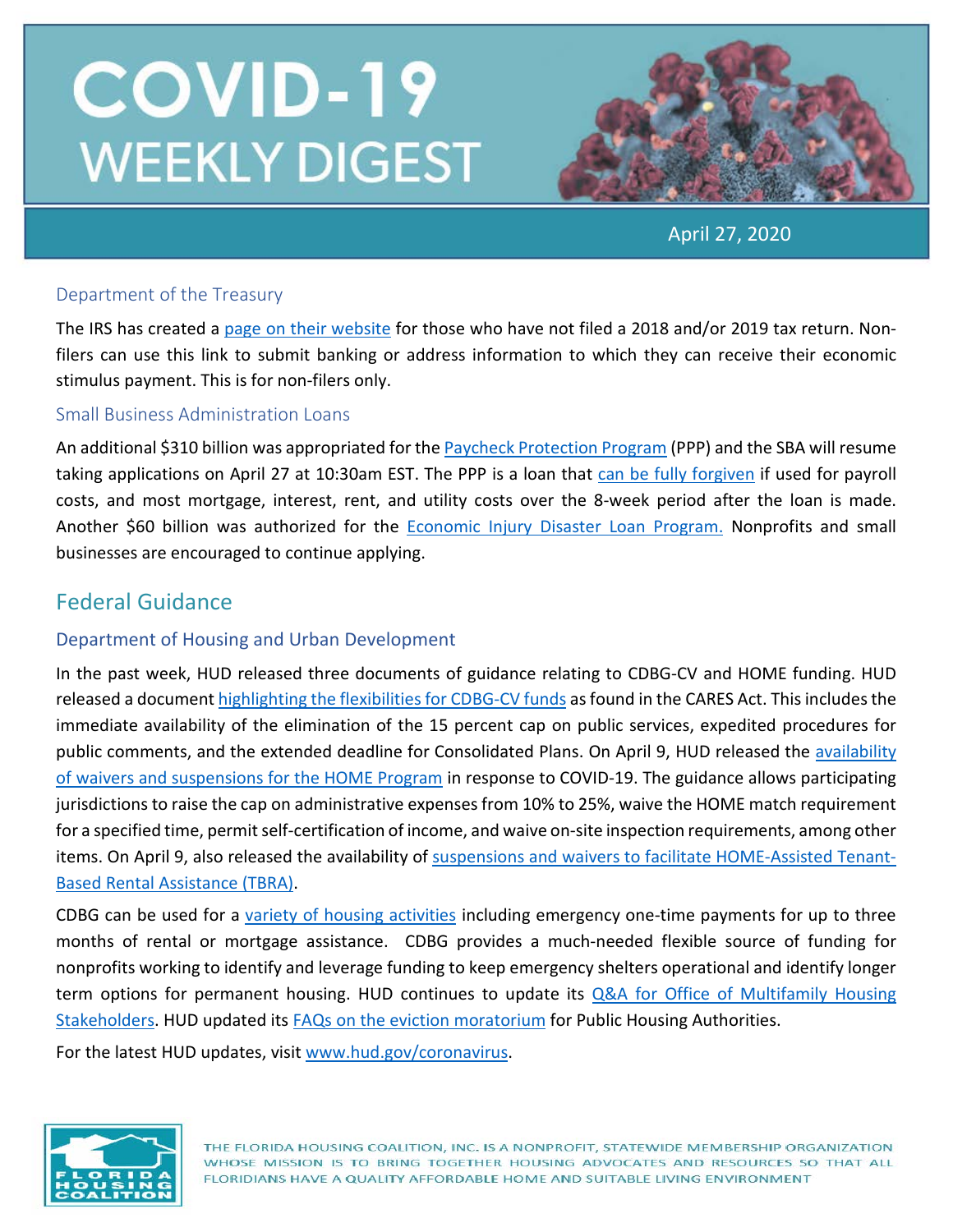

April 27, 2020

#### Federal Emergency Management Agency

FEMA announced it wil[l conduct remote home inspections](https://www.fema.gov/news-release/2020/04/23/individual-and-households-program-remote-inspections?utm_source=NLIHC+All+Subscribers&utm_campaign=c981231e20-EMAIL_CAMPAIGN_2020_04_02_06_44_COPY_01&utm_medium=email&utm_term=0_e090383b5e-c981231e20-29) for disaster survivors until further notice.

Florida communities are continuing to apply for and utilize [FEMA non-congregate shelter.](https://www.fema.gov/news-release/2020/03/19/public-assistance-non-congregate-sheltering-delegation-authority) Non-congregate shelter helps pay for shelter options such as hotel/motel rooms for high-risk individuals who are symptomatic or positive for COVID-19. Though non-congregate shelter is not specifically for people experiencing homelessness, it provides relief for emergency shelters who are at capacity and unable to accept more individuals and families due to social distancing guidance. It also provides opportunities to shelter unsheltered persons needing to isolate or quarantine. For more information on the requirements and application process for non-congregate shelter[, visit FEMA's website](https://www.fema.gov/news-release/2020/03/19/public-assistance-non-congregate-sheltering-delegation-authority) or talk with your local emergency management.

#### Department of Agriculture

U.S. Secretary of Agriculture Sonny Perdue unveiled a one-stop-shop of federal programs that can be used by rural communities, organizations, and individuals impacted by the COVID-19. The [COVID-19 Federal Rural](https://www.rd.usda.gov/sites/default/files/USDA_COVID-19_Fed_Rural_Resource_Guide.pdf)  [Resource Guide](https://www.rd.usda.gov/sites/default/files/USDA_COVID-19_Fed_Rural_Resource_Guide.pdf) is a resource for rural leaders looking for federal funding and partnership opportunities to help address this pandemic.

### National & State Housing News

#### Florida Housing Finance Corporation

The Florida Housing Finance Corporation (FHFC) [strongly urged property owners to suspend rent increases](https://www.floridahousing.org/press/press-releases/releases/2020/2020/04/21/press-releases/florida-housing-finance-corporation-urges-property-owners-to-suspend-rent-increases-during-covid-19-pandemic) during the COVID-19 pandemic. There have been some instances of property owners raising rents as a result of the new HUD 2020 Income Limits, and to combat this, FHFC issued a strongly worded press release stating that "[t]hose who choose to implement rent increases that impact residents during this global pandemic could result in consequences for future funding opportunities with Florida Housing." If you are aware of a situation in which a property owner of a project funded by Florida Housing Finance Corporation is increasing rents, please contact us.

Find more information on Florida Housing's response to COVID-19 [here.](https://lnks.gd/l/eyJhbGciOiJIUzI1NiJ9.eyJidWxsZXRpbl9saW5rX2lkIjoxNTIsInVyaSI6ImJwMjpjbGljayIsImJ1bGxldGluX2lkIjoiMjAyMDA0MTkuMjAzNTg3NzEiLCJ1cmwiOiJodHRwczovL2xua3MuZ2QvbC9leUpoYkdjaU9pSklVekkxTmlKOS5leUppZFd4c1pYUnBibDlzYVc1clgybGtJam94TmpZc0luVnlhU0k2SW1Kd01qcGpiR2xqYXlJc0ltSjFiR3hsZEdsdVgybGtJam9pTWpBeU1EQTBNVGd1TWpBek16STNPREVpTENKMWNtd2lPaUpvZEhSd2N6b3ZMM2QzZHk1bWJHOXlhV1JoYUc5MWMybHVaeTV2Y21jdllXSnZkWFF0Wm14dmNtbGtZUzFvYjNWemFXNW5MMk52ZG1sa0xURTVMV2x1Wm05eWJXRjBhVzl1TFdGdVpDMXlaWE52ZFhKalpYTWlmUS54eFRmbnRpcUpYak9GUlVkSWpGdlZaay03aVlndGdQd0RLSjFGQUlHMFdzL2JyLzc3NTg0MTE2OTk0LWwifQ.0nwdluHYvuIcuAJMikGJw-OFR2cGPw74S98_63Da4Nc/br/77596542240-l)

#### DEO Reemployment Assistance Claim Dashboard

Last week, DEO began reporting the number of unemployment claims submitted and the number of claims processed. [Of the over 824,000 unique claims submitted, nearly 210,000 claims, or 25.4%,](https://www.fema.gov/news-release/2020/04/23/individual-and-households-program-remote-inspections?utm_source=NLIHC+All+Subscribers&utm_campaign=c981231e20-EMAIL_CAMPAIGN_2020_04_02_06_44_COPY_01&utm_medium=email&utm_term=0_e090383b5e-c981231e20-29) have been paid.

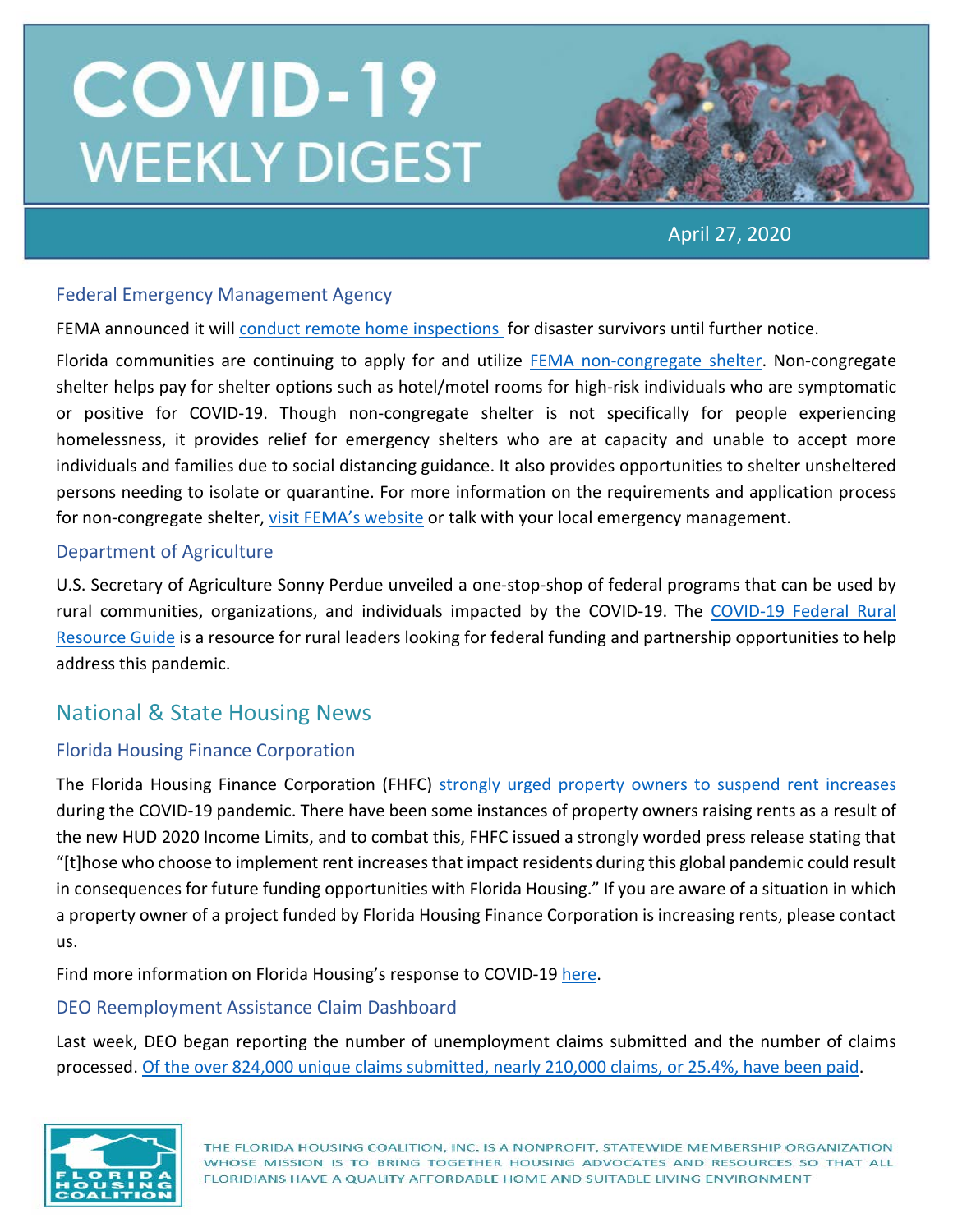

April 27, 2020

#### Department of Children and Families

Find more information on DCF's response to COVID-19 [here.](https://lnks.gd/l/eyJhbGciOiJIUzI1NiJ9.eyJidWxsZXRpbl9saW5rX2lkIjoxMDUsInVyaSI6ImJwMjpjbGljayIsImJ1bGxldGluX2lkIjoiMjAyMDA0MjQuMjA2MzkzMTEiLCJ1cmwiOiJodHRwczovL3d3dy5teWZsZmFtaWxpZXMuY29tL2NvdmlkMTkvIn0.EATecvOpfQk6trk8L6BcWf0NHHqN-eSO24OO4t_XgnE/br/77839344424-l)

#### Terner Center Analysis Estimating Near-Term Impact on Renters

The Terner Center for Housing Innovation produced a document estimating COVID-19's near-term impact on renters. Analyzing the number of cost burdened households pre-COVID and the number of renters who work in the most negatively affected industries, th[e Terner Center estimates that 38% of all renter householdsin Florida,](https://www.fema.gov/news-release/2020/04/23/individual-and-households-program-remote-inspections?utm_source=NLIHC+All+Subscribers&utm_campaign=c981231e20-EMAIL_CAMPAIGN_2020_04_02_06_44_COPY_01&utm_medium=email&utm_term=0_e090383b5e-c981231e20-29)  [or 994,200 rental households, contain at least one worker in an affected industry that is likely impacted by](https://www.fema.gov/news-release/2020/04/23/individual-and-households-program-remote-inspections?utm_source=NLIHC+All+Subscribers&utm_campaign=c981231e20-EMAIL_CAMPAIGN_2020_04_02_06_44_COPY_01&utm_medium=email&utm_term=0_e090383b5e-c981231e20-29)  [COVID-19.](https://www.fema.gov/news-release/2020/04/23/individual-and-households-program-remote-inspections?utm_source=NLIHC+All+Subscribers&utm_campaign=c981231e20-EMAIL_CAMPAIGN_2020_04_02_06_44_COPY_01&utm_medium=email&utm_term=0_e090383b5e-c981231e20-29) The Center found there are around 509,100 already rent-burdened households and another 485,000 renter households that are newly vulnerable as a result of the pandemic.

#### Center on Budget and Policy Priorities Argues the Need for 500,000 New Housing Choice Vouchers

CBPP released a policy brief affirming the need for the next COVID-19 relief legislation to fund at least [500,00](https://www.cbpp.org/blog/urgent-need-for-more-housing-vouchers-other-rental-assistance-amid-pandemic?utm_source=NLIHC+All+Subscribers&utm_campaign=c981231e20-EMAIL_CAMPAIGN_2020_04_02_06_44_COPY_01&utm_medium=email&utm_term=0_e090383b5e-c981231e2)  [new Housing Choice Vouchers for people experiencing homelessness](https://www.cbpp.org/blog/urgent-need-for-more-housing-vouchers-other-rental-assistance-amid-pandemic?utm_source=NLIHC+All+Subscribers&utm_campaign=c981231e20-EMAIL_CAMPAIGN_2020_04_02_06_44_COPY_01&utm_medium=email&utm_term=0_e090383b5e-c981231e2) and include large-scale funding for shortterm emergency rental assistance.

### Local News

#### Fort Myers

On April 23, the City of Fort Myers announced the opening of [a Temporary Rental and Utility Assistance Program](https://cityftmyers.com/1881/COVID-19-EMERGENCY-ASSISTANCE) to provide a maximum 12 weeks of assistance to prevent homelessness and increase housing stability. Due to overwhelming demand, the program no longer accepted applications as of April 24.

#### **Jacksonville**

Mayor Lenny Curry announced a local stimulus plan to allocate nearly \$160 million in Federal CARES Act funds to provide relief. This relief programs include[s \\$40 million in direct stimulus for individuals to provide mortgage,](https://www.linkedin.com/posts/city-of-jacksonville_mayor-lenny-curry-has-just-announced-a-local-activity-6659133634676604928--C4J/)  [rent, and utilities relief.](https://www.linkedin.com/posts/city-of-jacksonville_mayor-lenny-curry-has-just-announced-a-local-activity-6659133634676604928--C4J/) This program will provide \$1,000 in relief for 40,000 households who meet certain criteria to be announced soon.

#### Miami

Miami and Hialeah are planning to spend [millions in financial assistance programs](https://www.miamiherald.com/news/coronavirus/article242260866.html) to help business owners and residents pay rent. Miami will provide one-time payments of up to \$1,500 to residents at or below 60% AMI who lost their jobs and Hialeah plans to give \$3 million in grants to businesses and residents.

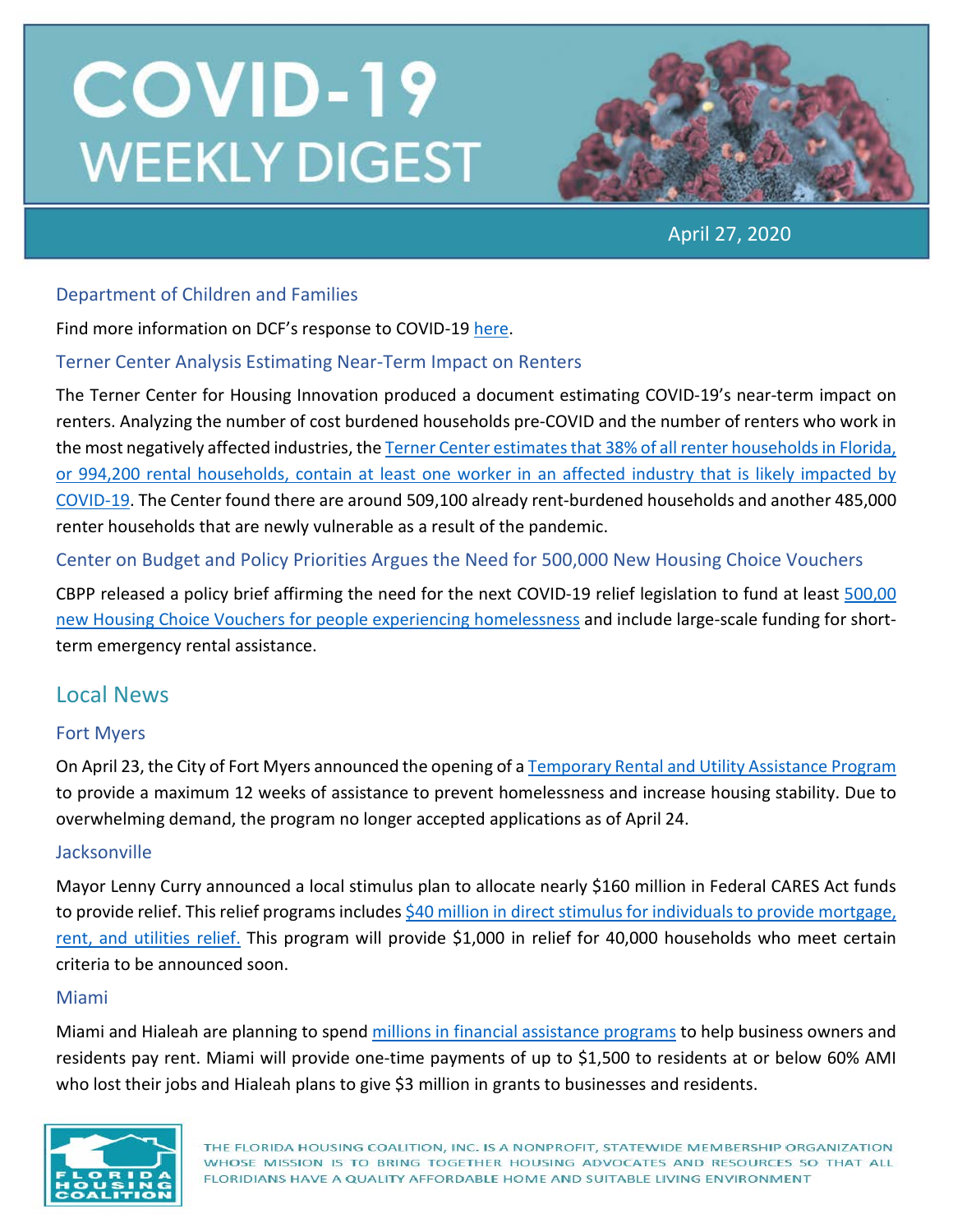

April 27, 2020

#### Tampa

Last week, the City of Tampa announced the creation of the [Relief Now, Rise Together Fund.](https://www.tampagov.net/relief-now) This fund will provide aid to residents and small businesses and is locally funded by businesses and philanthropy. For residents, the money can assist with up to \$1,000 of mortgage and rental payments for one month (plus \$250 for utilities) to eligible Tampa residents.

The application process began on Friday, April 17, and [due to immense need, the City](https://www.bizjournals.com/tampabay/news/2020/04/21/city-of-tampa-s-relief-fund-hits-capacity-after.html) was at capacity and had [to hit pause within 36 hours.](https://www.bizjournals.com/tampabay/news/2020/04/21/city-of-tampa-s-relief-fund-hits-capacity-after.html) The City received more than 10,000 calls within 36 hours for individuals seeking rent, mortgage, and utility relief. To respond to the urgent need, the City's Community Redevelopment Agency approved [a \\$3 million transfer to the Relief Now, Rise Together Fund.](https://www.tampabay.com/news/health/2020/04/23/one-tampa-relief-plan-gets-boost-with-redevelopment-dollars/)

#### Tallahassee

The Kearney Center, an emergency shelter in Tallahassee, [emptied the shelter.](https://www.tallahassee.com/story/news/2020/04/16/kearney-shelter-emptied-out-homeless-moved-non-congregate-living-arrangements/2989765001/?fbclid=IwAR1KrXXu6N95vsofjFPW2Jo9QiI2YkyGP27EwCmUeEpSQ19WbkYkVV7zpII) The Center, which has a capacity of 365 clients, placed all shelter guests in non-congregate settings as a proactive measure.

## Nonprofits and Small Business

With an additional injection of funding to the Payroll Protection Program (PPP) and Economic Injury Disaster Loan (EIDL), nonprofits and small businesses are encouraged to continue seeking funds. Several local governments are creating loan pools specifically for non-profits. [United Way of Florida and their affiliates](https://www.uwof.org/) are providing direct assistance to individuals and doing great work raising funds for COVID-19 response.

### Continuums of Care

The HUD SNAPS Office is continuing to host [weekly Office Hours](https://www.hudexchange.info/news/office-hours-covid-19-planning-response-for-homeless-assistance-providers-fridays/) to answer questions related to COVID-19 and programs and funding serving people experiencing homelessness.

CoCs throughout the state are working with their local EOC and Health Departments to create prioritization for people experiencing homelessness into non-congregate shelter. As funding begins to rollout to address homelessness, communities are thinking about how to create clear pathways to housing.

The CDC [released a report](https://www.cdc.gov/mmwr/volumes/69/wr/mm6917e1.htm?s_cid=mm6917e1_w) on a few shelter sites where universal testing was conducted. In one Boston shelter as many as 146 of 400 came back positive. Of those 146 individuals, many were asymptomatic causing public health officials to rethink how they are responding to COVID-19 in emergency shelter settings. In response, the [CDC has updated guidance,](https://www.cdc.gov/coronavirus/2019-ncov/community/homeless-shelters/plan-prepare-respond.html) including considerations for homeless service providers. Universal testing is not yet